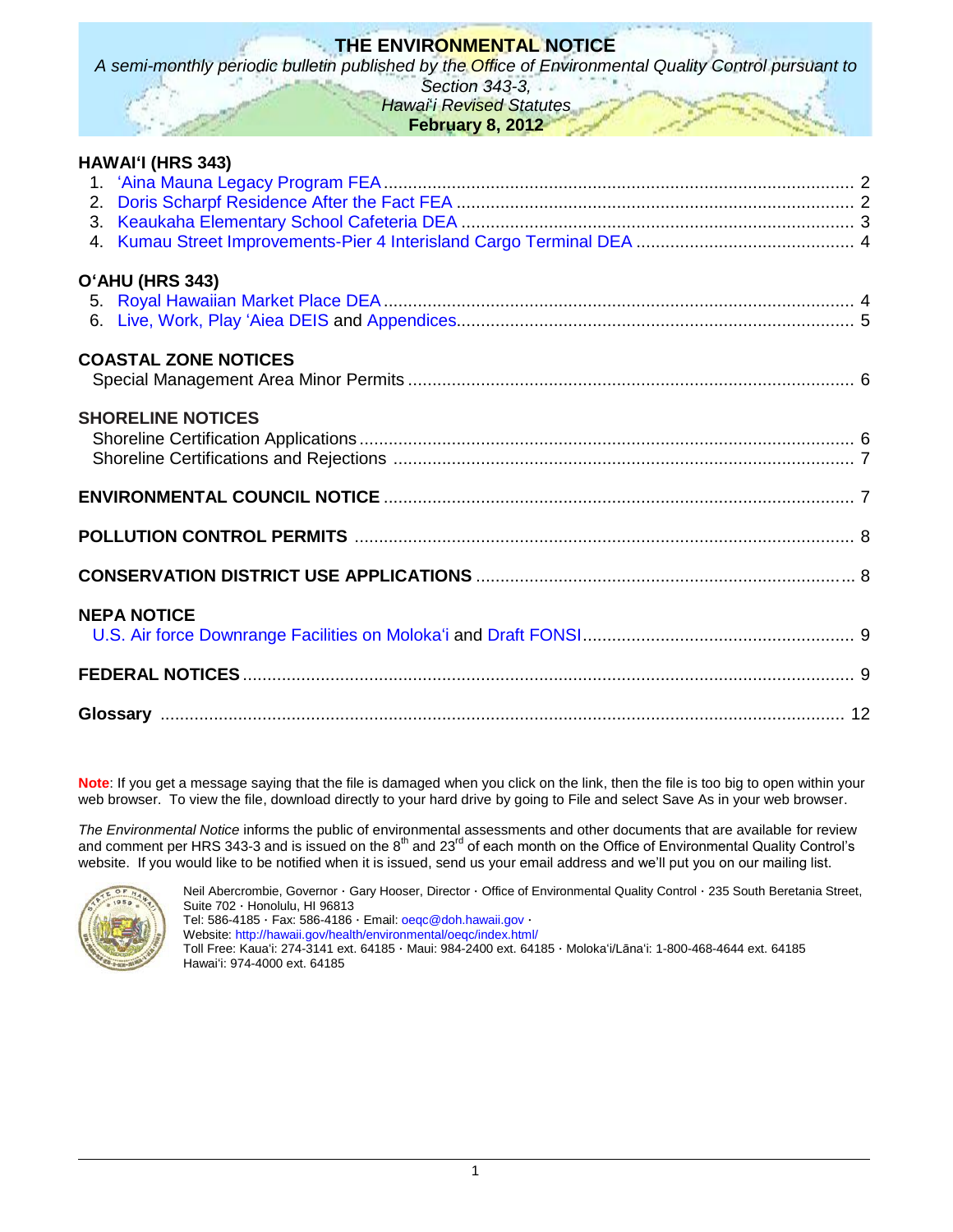# **HAWAIʻI (HRS 343)**

### **1. ʻᾹina [Mauna Legacy Program Final EA -](http://oeqc.doh.hawaii.gov/Shared%20Documents/EA_and_EIS_Online_Library/Hawaii/2010s/2012-02-23-FEA-Aina-Mauna-Legacy-Program.pdf) FONSI**

| Hawai'i                                                                                                                                                                                                                                                         |
|-----------------------------------------------------------------------------------------------------------------------------------------------------------------------------------------------------------------------------------------------------------------|
| North Hilo                                                                                                                                                                                                                                                      |
| (3) 3-8-001:002; :003; :004; :007; :008 and :009, :021, (3) 2-6-<br>018:002                                                                                                                                                                                     |
| Historic Sites Review, State Highways Permit, State of<br>Hawai'i Air Pollution Control Permit, National Pollutant<br>Discharge Elimination System, Subdivision Approval, Site<br>Preparation and Stockpiling Permits, Construction<br>Permits, Grading Permits |
| <b>Proposing/Determination</b>                                                                                                                                                                                                                                  |
|                                                                                                                                                                                                                                                                 |

# **Agency:** Department of Hawaiian Home Lands, P.O. Box 1879 Honolulu, Hawaiʻi 96805. Contact: Mike Robinson, 808- 895-1285

**Consultant:** Hoʻokuleana LLC, 25 Kaneohe Bay Drive Suite 212 Kailua, HI 96734. Contact: Peter Young, 808-254-2223 **Status:** Finding of No Significant Impact (FONSI) determination



ʻĀina Mauna Legacy Program, unanimously approved by the Hawaiian Homes Commission, is DHHL's guiding framework for well-coordinated management for long-term protection and perpetuation of the ʻĀina Mauna ecosystem. Its mission is to protect approximately 56,000-acres of native Hawaiian forest that is ecologically, culturally and economically self-sustaining for the Hawaiian Home Lands Trust, its beneficiaries and the community. Beneficiaries and the community will be involved in its implementation.

The Legacy Program proposes multiple actions including Native Forest and Wildlife Habitat Restoration; Feral Ungulate Control; Invasive Species Eradication; Sustainable Commercial Koa Forestry; Outplanting Centers and Field Worker Accommodations; Construction; and Gorse Eradication using shade from Commercial Timber and Harvesting. Infrastructure improvements include Homesteading needs; Water Systems; Pasture and Road improvements. Additional construction includes Administration Base Facility; Remote Accommodations and Adaptive Reuse of the Humuʻula Sheep Station. Revenue generating actions to cover the cost of conservation practices include Ecotourism Facilities, Services and Activities; Commercial Facilities and Activities; and Commercial Forestry.

The Department of Hawaiian Home Lands and the Hawaiian Homes Commission at its January 23, 2012 meeting determined a Finding of No Significant Impact.

### **2. [Doris Scharpf Residence After the Fact FEA](http://oeqc.doh.hawaii.gov/Shared%20Documents/EA_and_EIS_Online_Library/Hawaii/2010s/2012-02-08-FEA-Doris-Scharpf-Residence-After-the-Fact-Shoreline-Setback-Permit.pdf) - FONSI**

| Island:            | Hawaiʻi                                                                                          |         |
|--------------------|--------------------------------------------------------------------------------------------------|---------|
| District:          | South Kohala                                                                                     |         |
| TMK:               | (3rd) 6-9-005:001                                                                                |         |
| <b>Permits:</b>    | Special Management Area Minor Permit, Shoreline                                                  | Propert |
|                    | Setback Variance                                                                                 |         |
| <b>Applicant:</b>  | Doris M. Scharpf Trust, c/o Roy A. Vitousek III, Cades                                           |         |
|                    | Schutte LLP, 75-170 Hualalai Rd., Ste. B-303, Kailua-                                            |         |
|                    | Kona, Hawai'i 96740. Contact: Roy A. Vitousek III                                                |         |
|                    | 329-5811                                                                                         |         |
| <b>Approving</b>   |                                                                                                  |         |
| Agency:            | Hawai'i County Planning Department, 101 Pau'ahi Street, Suite 3, Hilo Hawai'i 96720.             |         |
|                    | Contact: Bethany Morrison, (808) 961-8288                                                        |         |
| <b>Consultant:</b> | Geometrician Associates, P.O. Box 396, Hilo Hawai'i 96721. Contact: Ron Terry, (808)<br>969-7090 |         |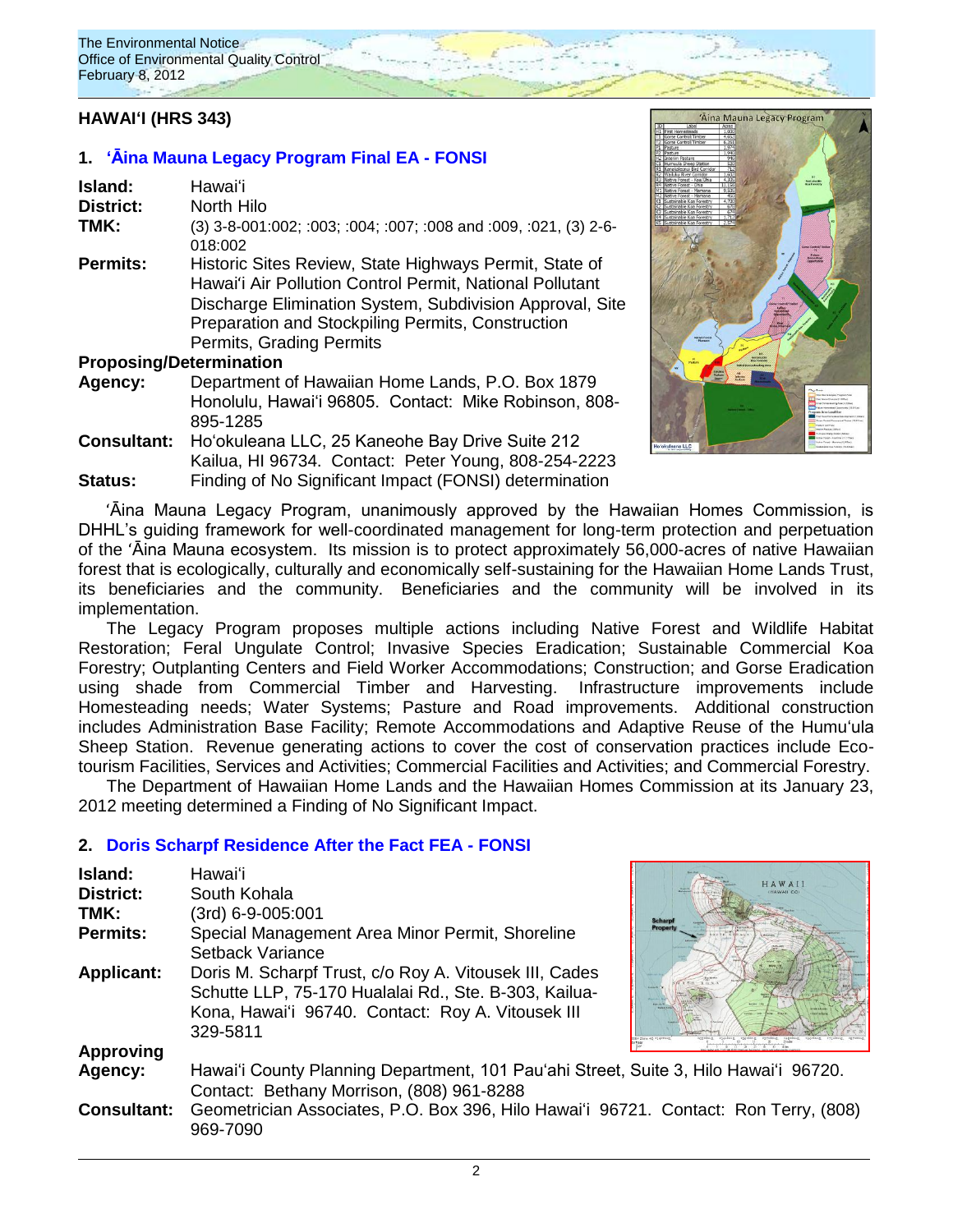

**Status:** Finding of No Significant Impact Determination

The Doris M. Scharpf Trust is requesting the County of Hawai'i for after-the-fact permits for an existing 82.4-foot long, 2 to 4-foot high wall along the makai portion of a property containing a singlefamily home occupied by Doris Scharpf in Puakō. The request is pursuant to a settlement of an appeal from a County enforcement action relative to the wall. The wall was in place in 1999 when Doris Scharpf and her (now deceased) husband purchased the Property. The Settlement and Mutual Release Agreement, dated January 15, 2009, between the Doris M. Scharpf Trust and the County of Hawai'i, provided that the Trust could apply for permits necessary to modify a portion of the wall where it abutted a County-owned public access way and retain the remaining section of the wall. The wall is fully contained within the State Land Use Urban District and is mauka of the certified shoreline. No additional construction is proposed and no construction-related impacts would occur. Retention of the wall would not adversely affect archaeological sites, cultural practices, vegetation or habitat, or shoreline processes. Public access would be maintained. Removal of the wall (which also functions as a retaining wall) would induce the shoreline to move about 30 feet mauka of the existing waterline, removing much of Ms. Scharpf's backyard. This unprotected shoreline would also be susceptible to future shoreline erosion, and the adjacent walls surrounding and protecting the mauka-makai public pedestrian access would be subject to flanking damage, meaning that waves could surge around them unprotected end and erode the ground from the mauka side. This could affect both the public access way walls and possibly an adjacent property currently protected by a legal, non-conforming wall.

HÃW

**HONOKA'A** 

PROJECT AREA

# **3. [Keaukaha Elementary School Cafeteria Draft EA](http://oeqc.doh.hawaii.gov/Shared%20Documents/EA_and_EIS_Online_Library/Hawaii/2010s/2012-02-08-DEA-Keaukaha-Elementary-School-Cafeteria.pdf)**

| Island:<br>District:<br>TMK: | Hawaiʻi<br>Waiākea<br>3rd Division, 2-1-020: 001                                                                                                                                 | <b>HILO</b><br>KAILUA-KONA       |
|------------------------------|----------------------------------------------------------------------------------------------------------------------------------------------------------------------------------|----------------------------------|
| <b>Permits:</b>              | Plan Approval; Grubbing, Grading, Excavation, and<br>Stockpiling; Building, Electrical, and Plumbing; NPDES;<br>Variance from Pollution Controls; Chapter 6E Clearance           | $-$ PROJECT<br>PAHALA<br>NĀ ĀEHU |
|                              | <b>Proposing/Determination</b>                                                                                                                                                   | Island of Hawai'i                |
| Agency:                      | Department of Education, State of Hawai'i, Facilities Development Branch, 1151<br>Punchbowl Street, Room 501, Honolulu, Hawai'i 96813. Contact: Ryan Yamamoto,<br>(808) 586-0966 |                                  |

**Consultant:** Gerald Park Urban Planner, 95-595 Kaname'e Street, #324, Mililani, Hawai'i 96789. (808) 625-9626

Short-term construction impacts include raising fugitive dust, mechanical and equipment noise, potential for construction related runoff, grubbing vegetation, land alteration, potential impacts on traffic circulation, and loss of open space used for outdoor recreation and school functions. There are no streams or historic features on the ground surface to be affected.

A new and larger cafeteria will benefit students, faculty, Keaukaha School as a whole, parents of students, and the Keaukaha community. The existing cafeteria will be renovated into classrooms adding to the classroom stock with benefits for students and faculty.

The cafeteria *per se* will neither affect ambient air quality nor generate noise and use of the facility is not expected to adversely affect surrounding areas. No significant increase in vehicle traffic is anticipated as a result of this project. The new cafeteria will serve the same function and uses as the existing cafeteria but at a different location. There should be no significant increase in domestic water usage and wastewater flow compared to existing conditions. Storm water runoff will increase but will be retained on-site.

Designed as a sustainable building, the cafeteria will have lower operating costs, conserve energy and water, provide for the health and comfort of its users, and demonstrate a State commitment to

**Status:** Anticipated Finding of No Significant Impact. 30-day comment period begins; comments are due on March 8, 2012. Send comments to the Proposing Agency and the Consultant.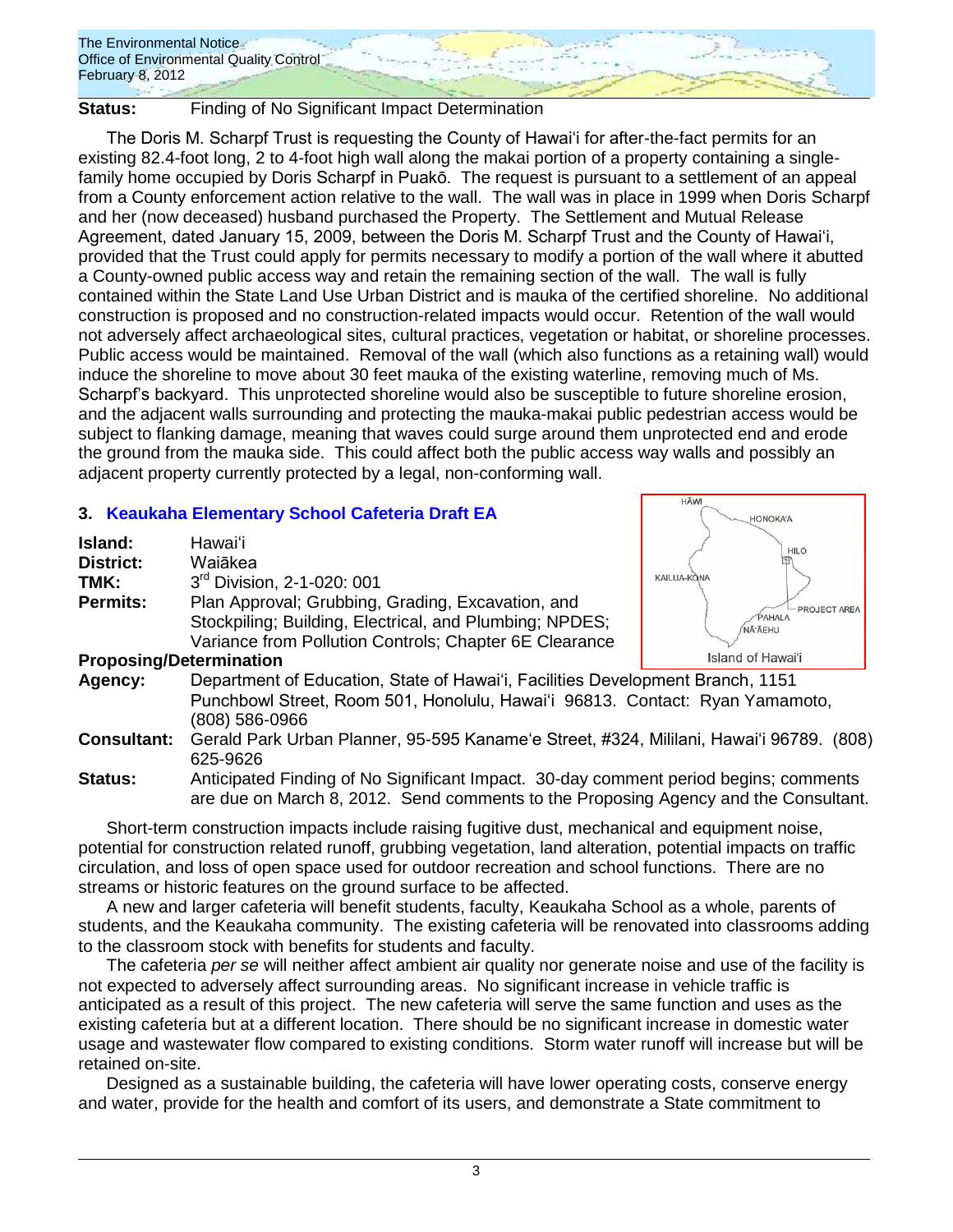The Environmental Notice Office of Environmental Quality Control February 8, 2012

sustainable building design and energy conservation. At one-story in height, it will be the same height as many campus buildings thus promoting the low-rise character of the school.

Open space currently used for outdoor recreation and school functions will be affected and this impact cannot be avoided. The Department of Education will confer with the Department of Parks and Recreation County of Hawai'i about using a section of Hualani Park during normal school hours for outdoor activities.

# **4. [Kumau Street Improvements at Pier 4 Interisland Cargo](http://oeqc.doh.hawaii.gov/Shared%20Documents/EA_and_EIS_Online_Library/Hawaii/2010s/2012-02-08-DEA-Kumau-Street-Improments-Pier-4-Interisland-Cargo-Terminal.pdf)  [Terminal](http://oeqc.doh.hawaii.gov/Shared%20Documents/EA_and_EIS_Online_Library/Hawaii/2010s/2012-02-08-DEA-Kumau-Street-Improments-Pier-4-Interisland-Cargo-Terminal.pdf) Draft EA**

| Island:                        | Hawai'i                                                 |
|--------------------------------|---------------------------------------------------------|
| <b>District:</b>               | Hilo                                                    |
| TMK:                           | (3) 2-1-007: 005, 007, 052                              |
| <b>Permits:</b>                | DOT Plan Review and Approval, NPDES NOI Forms C &       |
|                                | F, Community Noise Permit                               |
| <b>Proposing/Determination</b> |                                                         |
| Agency:                        | State of Hawai'i, Department of Transportation, Harbors |
|                                | Division, 79 South Nimitz Highway, Honolulu, Hawai'i    |
|                                | 96813                                                   |
|                                |                                                         |



- **Consultant:** R. M. Towill Corporation, 2024 N. King Street, Suite 200, Honolulu, Hawai'i 96819-3494. Contact: Brian Takeda, (808) 842-1133
- **Status:** Anticipated Finding of No Significant Impact. 30-day comment period begins; comments are due on March 8, 2012. Send comments to the Proposing Agency and the Consultant.

The proposed project involves the construction of improvements to Kumau Street to provide an alternative entryway for commercial and other vehicles into Hilo Harbor. Hilo Harbor is a vital Department of Transportation, Harbors Division (DOT-H) facility supporting the importation and shipment of commodities, goods, and products important to the economy and quality of life for the Island of Hawai'i and the State. The project purpose is to facilitate and integrate with the future planned completion of the Pier 4, Interisland Cargo Terminal at Hilo Harbor, as previously identified in the Hawai'i Commercial Harbors 2020 Master Plan, Final EIS. The Pier 4 Terminal will accommodate projected future increases in interisland cargo volume that will utilize the proposed access through Kumau Street.

A NPDES permit for the discharge of construction related stormwater will be filed. A Best Management Practices (BMPs) Plan will be submitted to control and treat the discharge of pollutants into receiving waters. The direct impacts related to construction activities will be contained within the property and should not create any indirect, secondary or cumulative impacts within the property or to adjacent properties.

The proposed project is not expected to result in significant adverse impacts to geology, soils, biological resources, air quality, natural hazards, cultural resources, socio-economics, or land uses. Minimal impacts may consist of minor traffic, noise and air quality disturbances to the surrounding area of the site, however impacts will be temporary, and conditions will return to their previous state once construction is complete. Turtle Ray

# **OʻAHU (HRS 343)**

### **5. [Royal Hawaiian Market Place](http://oeqc.doh.hawaii.gov/Shared%20Documents/EA_and_EIS_Online_Library/Oahu/2010s/2012-02-08-DEA-New-Royal-Hawaiian-Market-Place.pdf) Draft EA**

| Island:          | Oʻahu.                                                                                 | Pearl<br>Harbor         | Southeast |
|------------------|----------------------------------------------------------------------------------------|-------------------------|-----------|
| <b>District:</b> | <b>Honolulu</b>                                                                        | Paradise Cove           |           |
| TMK:             | 2-6-019:013 & 014                                                                      | <b>Project Location</b> |           |
| Permits:         | Waikiki Special District Permit (Major), Building Permits, Joint Development Agreement |                         |           |
|                  | (submitted September 15, 2011), Final EA with Find of No Significant Impact            |                         |           |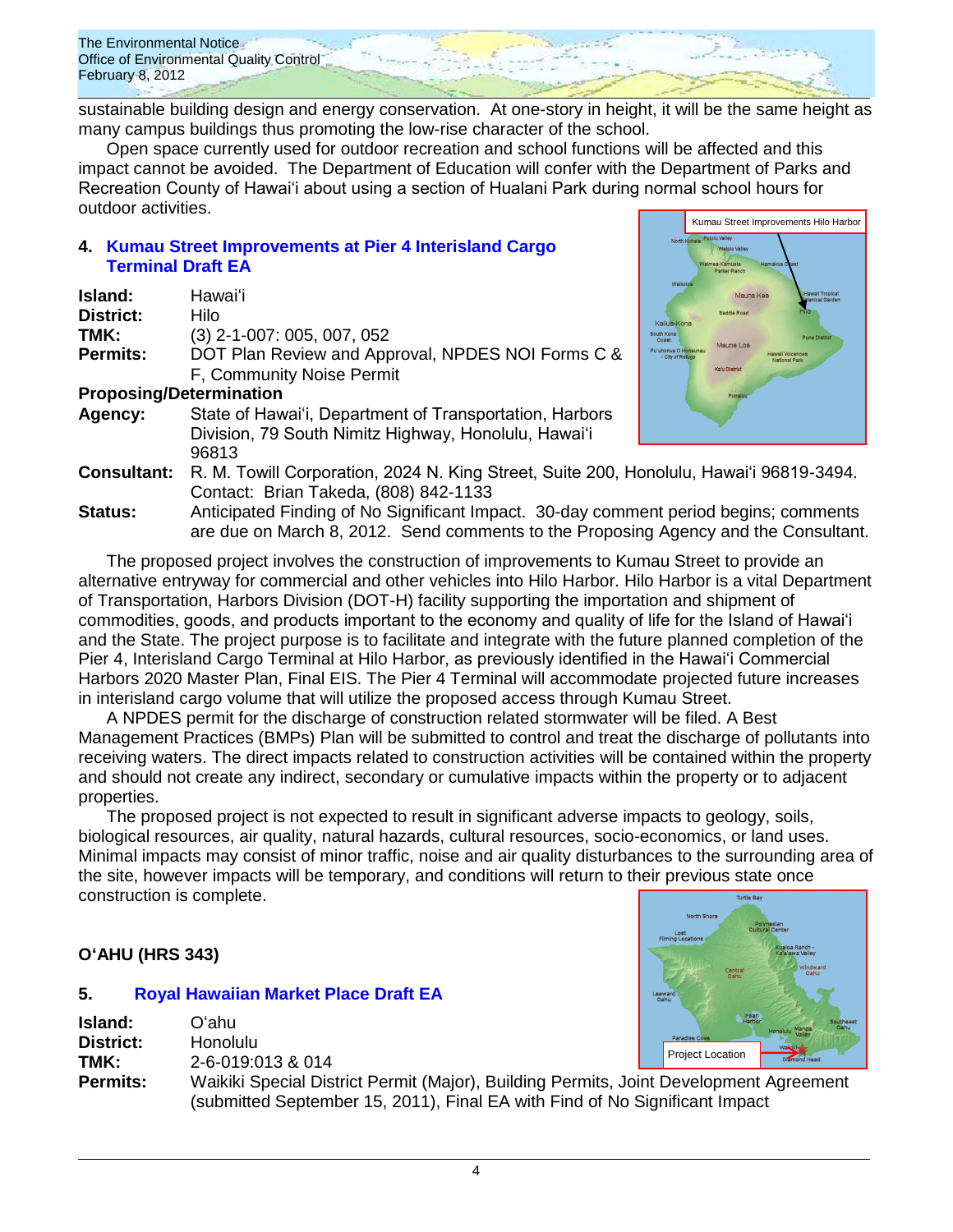| The Environmental Notice<br><b>February 8, 2012</b> | <b>Office of Environmental Quality Control</b>                                           |
|-----------------------------------------------------|------------------------------------------------------------------------------------------|
| <b>Applicant:</b>                                   | Royal Hawaiian Market Place, Inc., 333 Royal Hawaiian Avenue, Honolulu, Hawai'i          |
|                                                     | 96815. Contact: Tony D.H. Ji (808) 921-2700                                              |
| <b>Approving</b>                                    |                                                                                          |
| Agency:                                             | Department of Planning & Permitting, City and County of Honolulu, 650 South King Street, |
|                                                     | 7th Floor, Honolulu, Hawai'i 96813                                                       |
| <b>Consultant:</b>                                  | Roy K. Yamamoto Architect AIA, Inc., 1580 Makaloa St. #788, Honolulu, Hawai'i 96814.     |

Contact: Lorena Yamamoto (808) 942-3666 ext. 16 **Status:** Anticipated Finding of No Significant Impact. 30-day comment period begins; comments are due on March 8, 2012. Send comments to the Applicant and the Consultant.

The development will give a temporary boost to the State's economy with the provision of short-term construction employment and related tax impacts. The project will also positively contribute to the long term viability of the area by revitalizing and upgrading the commercial area on the project site.

The proposed action will not have a significant or permanent effect on public health or degradation of the environment. While there will be a temporary air and noise impact during construction, they will be minimized through various mitigation measures and the long term benefits of the completed construction will outweigh these temporary inconveniences by providing visitors and the community with a clean, attractive environment to dine, shop and interact. The proposed land uses are compatible with the surrounding resort and commercial uses and the proposal will help to support these uses, not to the detriment of public health.

The proposed project will not involve substantial secondary impacts, as it will essentially continue the existing commercial use on the project site.

The proposed development does not involve a commitment to larger actions nor will it result in cumulative impacts to the environment. The proposed development will not generate future developments, creating a cumulative impact.

### **Island:** Oʻahu Turtle Bay **District:** ʻEwa **TMK:** (1) 9-8-013:013, (1) 9-8-013:015 (remnant State parcel) **Permits:** Final EIS Acceptance, Change in Zone, Subdivision Approval, NPDES Permit, Grading/Building Permits **Applicant:** CP Kam Properties LLC, 120 North Robertson Boulevard, Los Angeles, CA 90048. Contact: Mr. John Manavian, (310) 855-8484 **Accepting** Project Location **Authority:** City and County of Honolulu, Department of Planning and Permitting, 650 South King Street, 7<sup>th</sup> Floor, Honolulu, HI 96813. Contact: Ms. Sharon Nishiura (808) 768-8031 **Consultant:** PBR HAWAII, 1001 Bishop Street, Suite 650, Honolulu, HI 96813. Contact: Mr. Tom Schnell, (808) 521-5631 **Status:** Statutory 45-day review and comment period begins; comments are due on March 23, 2012. Send comments to the Applicant and the Consultant.

### **6. [Live, Work, Play 'Aiea](http://oeqc.doh.hawaii.gov/Shared%20Documents/EA_and_EIS_Online_Library/Oahu/2010s/2012-02-08-DEIS-Live-Work-Play-Aiea-Volume-1.pdf) Draft EIS Volume 1 and Volume 2 - [Appendices A](http://oeqc.doh.hawaii.gov/Shared%20Documents/EA_and_EIS_Online_Library/Oahu/2010s/2012-02-08-DEIS-Live-Work-Play-Aiea-Volume-2-Appendices-A-to-I.pdf) to I**

The Live, Work, Play 'Aiea community, proposed on the 14-acre property formerly used for Kamehameha Drive-In Theatre in Aiea, Oahu, will integrate homes, stores, restaurants, offices, and public plazas into a compact, walkable urban village in close proximity to employment centers and multiple forms of transportation. Major components include up to 1,500 homes in five buildings ranging in height from 150 to 350 feet tall, 143,000 square feet of commercial space, and 80,000 square feet of office space. To allow for the uses envisioned, a change in zoning will be necessary from the B-2 Community Business District to BMX-3 Community Business Mixed-Use District with a maximum height limit of 350 feet.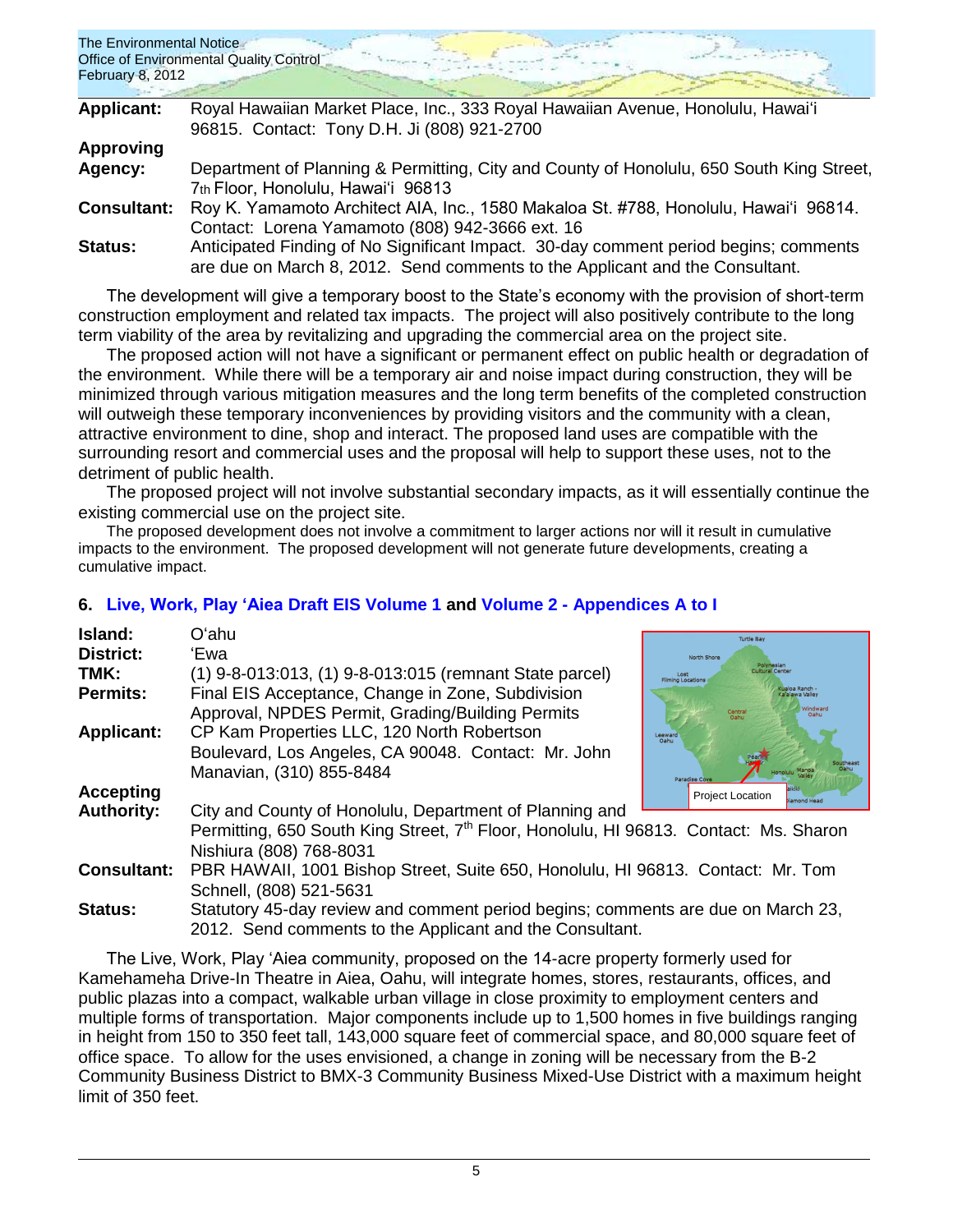Positive impacts include the provision of needed residential and commercial space, contributions toward public facilities and infrastructure, and significant economic benefits. Potential adverse impacts include changes to site character, increased traffic, solid waste generation, electrical consumption, and short-term impacts to air quality and noise levels due to construction.

The Draft EIS also includes discussion of compliance with City and County of Honolulu and community plans, including the Primary Urban Center Development Plan, the Aiea-Pearl City Livable Communities Plan, and the Aiea-Pearl City Neighborhood TOD Plan Public Review Draft.

# **COASTAL ZONE NOTICES**

# **Special Management Area (SMA) Minor Permits**

The SMA Minor permits below have been approved or are pending approval (HRS 205A-30). For more information, contact the county/state Planning Department. Honolulu (523-4131); Hawaiʻi (961-8288); Kauaʻi (241-6677); Maui (270-7735); Kakaʻako or Kalaeloa Community Development District (587-2841).

| <b>Location (TMK)</b>                                 | <b>Description (File No.)</b>                                                           | <b>Applicant/Agent</b>                                                      |  |
|-------------------------------------------------------|-----------------------------------------------------------------------------------------|-----------------------------------------------------------------------------|--|
| Hawai'i: South Hilo (2-2-002: 001 and 2-2-<br>003:003 | Kamehameha Avenue Reconstruction,<br>Wailoa Bridge to Ponahawai Street (SMM 12-<br>201) | County of Hawai'i Department of Public<br>Works                             |  |
| Maui: (4-6-007: 004 & 005)                            | Lahaina Wellness Fair (SM2 20110087)                                                    | Lahaina Town Action Committee                                               |  |
| Maui: Paia (2-6-005: 001)                             | Exterior Wall Repair (SM2 20120002)                                                     | Satish K Gholkar                                                            |  |
| Maui: Wailea (2-1-008: 109)                           | Volcano Bar Improvements (SM2 20120003)                                                 | Grand Wailea Resort Hotel & Spa                                             |  |
| Maui: Wailea (2-1-008: 109)                           | <b>Cultural Performance Area Improvements</b><br>(SM2 20120004)                         | Grand Wailea Resort Hotel & Spa                                             |  |
| Maui: Lahaina (4-6-030: 012)                          | Re-tile Floor (SM2 20120005)                                                            | <b>Beryl Mitton</b>                                                         |  |
| Maui: Lahaina (4-6-033: 012)                          | Dwelling Alteration (SM2 20120006)                                                      | Lokelani Construction CO Inc                                                |  |
| Maui: Kihei (3-9-051: 043)                            | Office Building & Covered Boat Parking (SM2<br>20120007)                                | Land and Sea Enterprises LLC                                                |  |
| O'ahu: Kualoa (5-1-001: 001)                          | Additions to Utility Installation, Type A<br>(2011/SMA-57)                              | New Cingular Wireless PCS, LLC (dba<br>AT&T)/Alii Wireless Specialists, LLC |  |

# **SHORELINE NOTICES**

### **Shoreline Certification Applications**

The shoreline certification applications above are available for review at the DLNR Offices on Kauaʻi, Hawaiʻi, Maui, and Honolulu, 1151 Punchbowl Street, Room 220 (HRS 205A-42 and HAR 13-222-12). All comments shall be submitted in writing to the State Land Surveyor, 1151 Punchbowl Street, Room 210, Honolulu, HI 96813 and postmarked no later than 15 calendar days from the date of the public notice of the application. For more information, call Ian Hirokawa at 587-0420.

| File No. | <b>Date</b> | Location                                                    | <b>Applicant/Owner</b>    | <b>TMK</b>  |
|----------|-------------|-------------------------------------------------------------|---------------------------|-------------|
| OA-1466  | 01/13/2012  | Land Court Application 242, consolidation of Lots 17-K, 18- | Walter P. Thompson/ Colin | 9-1-023:017 |
|          |             | F & 18-G-1 as shown on Map 10 into Lots 1 and 2 at          | K. Perry Trust            |             |
|          |             | Pu'uloa, 'Ewa, O'ahu                                        |                           |             |
|          |             | Address: 91-215 'Ewa Beach Road                             |                           |             |
|          |             | Purpose: Consolidation and resubdivision                    |                           |             |
|          | 01/20/2012  | Lot 17 of Land Court Consolidation 171 (Map 1), He'eia,     | Wesley T. Tengan/ Jon J.  | 4-6-007:111 |
| OA-1467  |             | Koʻolaupoko, Oʻahu                                          | Tasaki                    |             |
|          |             | Address: 46-045 'Ipuka Street                               |                           |             |
|          |             | Purpose: To calculate building potential and obtain a       |                           |             |
|          |             | building permit                                             |                           |             |
| OA-1468  | 01/24/2012  | Lot 256 of Land Court Application 505, Map 112 at Kailua,   | Dennis K. Hashimoto/ Jove | 4-3-005:052 |
|          |             | Koʻolaupoko, Oʻahu                                          | Watson-Agent              |             |
|          |             | Address: 1140 Mokulua Drive                                 |                           |             |
|          |             | Purpose: Development of the property                        |                           |             |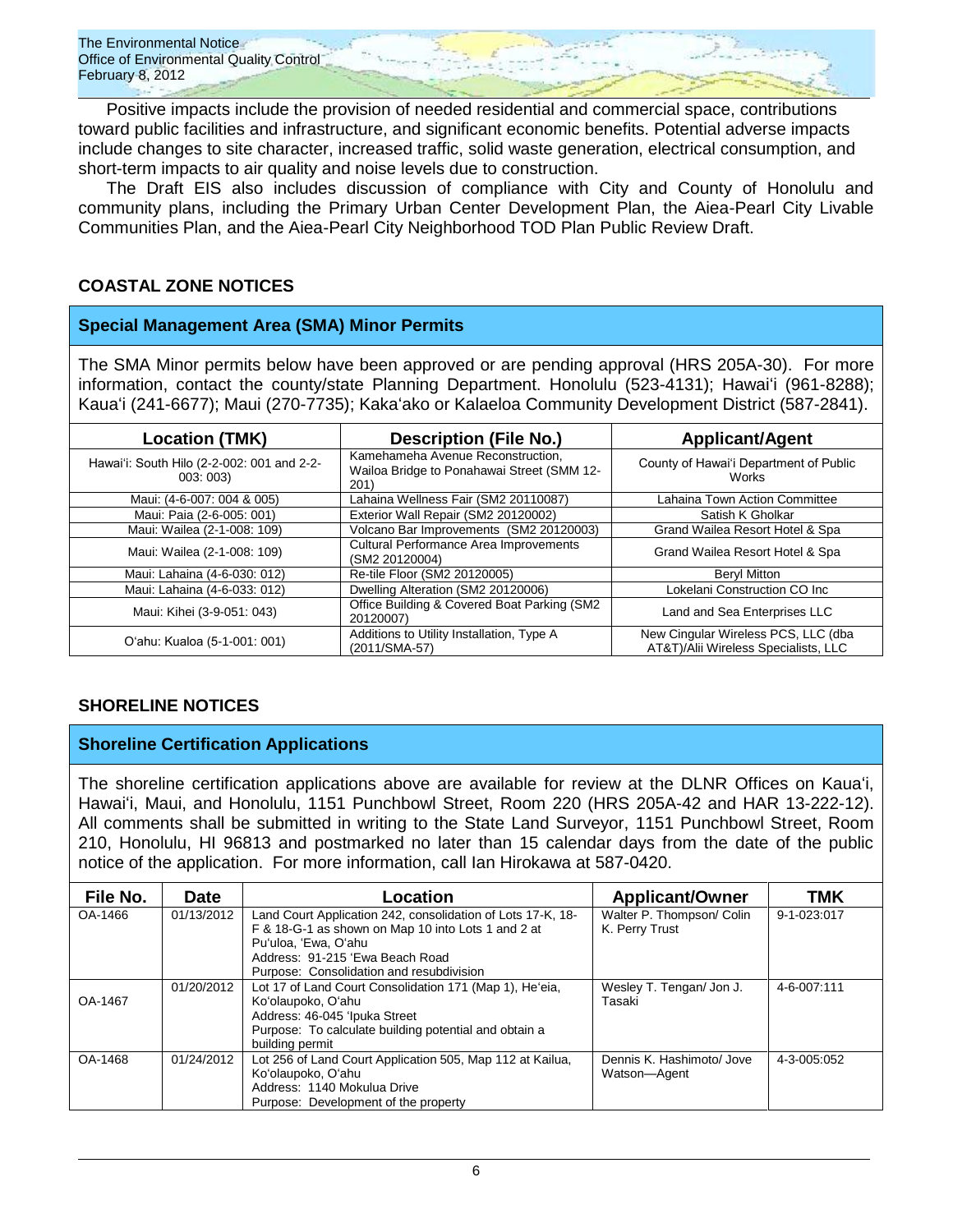| The Environmental Notice<br>Office of Environmental Quality Control<br><b>February 8, 2012</b> |            |                                                                                                                                                                                                                                                                                      |                                                                                                                  |             |  |  |
|------------------------------------------------------------------------------------------------|------------|--------------------------------------------------------------------------------------------------------------------------------------------------------------------------------------------------------------------------------------------------------------------------------------|------------------------------------------------------------------------------------------------------------------|-------------|--|--|
| MA-499                                                                                         | 01/24/2012 | Lot 2-B of Land Court Application 1846 (Map 1) being a<br>portion of Grant 234 to Linton L. Torbert and William Wilcox<br>situate at Papa'anui, Honuaula, Makawao, Maui<br>Address: 0 Makena Road<br>Purpose: SMA Permit                                                             | Akamai Land Surveying,<br>Inc./ ATC Makena<br>Holdings-Agent                                                     | 2-1-007:093 |  |  |
| MA-500                                                                                         | 01/24/2012 | Portion of Royal Patent Grant 223 to Linton L. Torbert<br>situate at Papa'anui, Honuaula, Makawao, Maui<br>Address: 0 Makena Road<br>Purpose: SMA Permit                                                                                                                             | Akamai Land Surveying,<br>Inc./ ATC Makena<br>Holdings-Agent                                                     | 2-1-007:094 |  |  |
| MO-158                                                                                         | 01/24/2012 | Royal Patent 2993, Land Commission Award 134-B, Apana<br>1 to Kamakahi at Kaluaaha, Molokai<br>Address: 7616 Kamehameha V Highway<br>Purpose: Building permit for new dwelling                                                                                                       | Russell N.J. Higa/ George<br>Apau Ching Revocable<br>Living Trust & Zorelinda<br>Ching Revocable Living<br>Trust | 5-7-011:047 |  |  |
| HA-446                                                                                         | 01/19/2012 | Parcel 12, portion of R.P. 4475, L.C. Aw. 7713, Ap. 43 to V.<br>Kamamalu at Holualoa 1 <sup>st</sup> & 2 <sup>nd</sup> , North Kona, Hawai'i<br>Address: Vacant land-no address available<br>Purpose: To obtain permits and/or variances for building a<br>residence on the property | Wes Thomas Associates/<br>George A. Sandusky                                                                     | 7-6-016:012 |  |  |

# **Shoreline Certifications and Rejections**

The shoreline notices below have been proposed for certification or rejection by DLNR (HRS 205A-42 and HAR 13-222-26). Any person or agency who wants to appeal shall file a notice of appeal in writing with DLNR no later than 20 calendar days from the date of this public notice. Send the appeal to the Board of Land and Natural Resource, 1151 Punchbowl Street, Room 220, Honolulu, HI 96813.

| File No.      | <b>Proposed/Rejected</b>                   | Location                                                                                                                                                                                                                                | <b>Applicant/Owner</b>                                                                                           | <b>TMK</b>        |
|---------------|--------------------------------------------|-----------------------------------------------------------------------------------------------------------------------------------------------------------------------------------------------------------------------------------------|------------------------------------------------------------------------------------------------------------------|-------------------|
| OA-1450       | <b>Proposed Shoreline</b><br>Certification | Lot 14-A situate at Kane'ohe, Ko'olaupoko,<br>Oʻahu<br>Address: 44-283 Kane'ohe Bay Drive<br>Purpose: Building permit                                                                                                                   | Hawaii Engineering<br>Group, Inc./ Bryan & Jodi<br>Heverly                                                       | 4-4-007:007       |
| OA-1456       | <b>Proposed Shoreline</b><br>Certification | Portion of R.P. Grant 333 to Manana and Hulu<br>situate at Kawaihapai, Waialua, O'ahu<br>Address: 68-999 Farrington Highway<br>Purpose: Boundary adjustment for required<br>consolidation and re-subdivision                            | ControlPoint Surveying,<br>Inc./ Franklin T.<br>Opperman Trust and Allen<br><b>Richardson Residuary</b><br>Trust | 6-8-008:022 & 038 |
| <b>HA-444</b> | <b>Proposed Shoreline</b><br>Certification | R.P. 8038, L.C. Aw. 101-G, Ap. 2 to Aio situate at<br>Kalamakulu, South Kona, Island of Hawai'i<br>Address: 82-6017 Beach Road<br>Purpose: Obtain County building permits                                                               | Wes Thomas Assoicates/<br>Frederick S. Jr. and Bette<br>W. Jones Living Trust                                    | 8-2-005:011       |
| HA-445        | Proposed Shoreline<br>Certification        | Lot 28 of Block 1 of Miloli'i Beach Lots<br>Subdivision (File Plan 789) being a portion of<br>Grant 3723 to J. Monsarrat situate at Papa 2nd,<br>South Kona, Island of Hawai'i<br>Address: Kai Avenue<br>Purpose: Obtain County permits | Wes Thomas Associates/<br>Anthony Tani, Trustee of<br>the Anthony Tani Trust                                     | 8-8-006:006       |
| KA-359        | <b>Proposed Shoreline</b><br>Certification | Lots 18-A & 18-B being a portion of R.P. 4512<br>Mahele Award 43 to J.Y. Kanehoa situate at<br>Koloa, Kauai<br>Address: 4408 Lawai Road<br>Purpose: Determine shoreline setback                                                         | Esaki Mapping and<br>Surveying, Inc./ Harlan<br>and Patricia Amstutz.<br><b>Amstutz Family Trust</b>             | 2-6-003:018 & 060 |
| MA-477        | Rejection                                  | "Kahana Village" situate at Kahana, Lahaina,<br>Maui<br>Address: 4531 Lower Honoapi'ilani Road<br>Purpose: Building repairs                                                                                                             | Valera, Inc./ Kahana<br>Village AOAO                                                                             | 4-3-005:029       |

# **ENVIRONMENTAL COUNCIL**

The Environmental Council has a tentative meeting scheduled for Thursday, February 16, 2012. Please go to the State [Calendar](http://calendar.ehawaii.gov/calendar/html/event) website six days prior to the meeting date to review the agenda. For more information, contact the Council at oegc@doh.hawaii.gov or call 586-4185.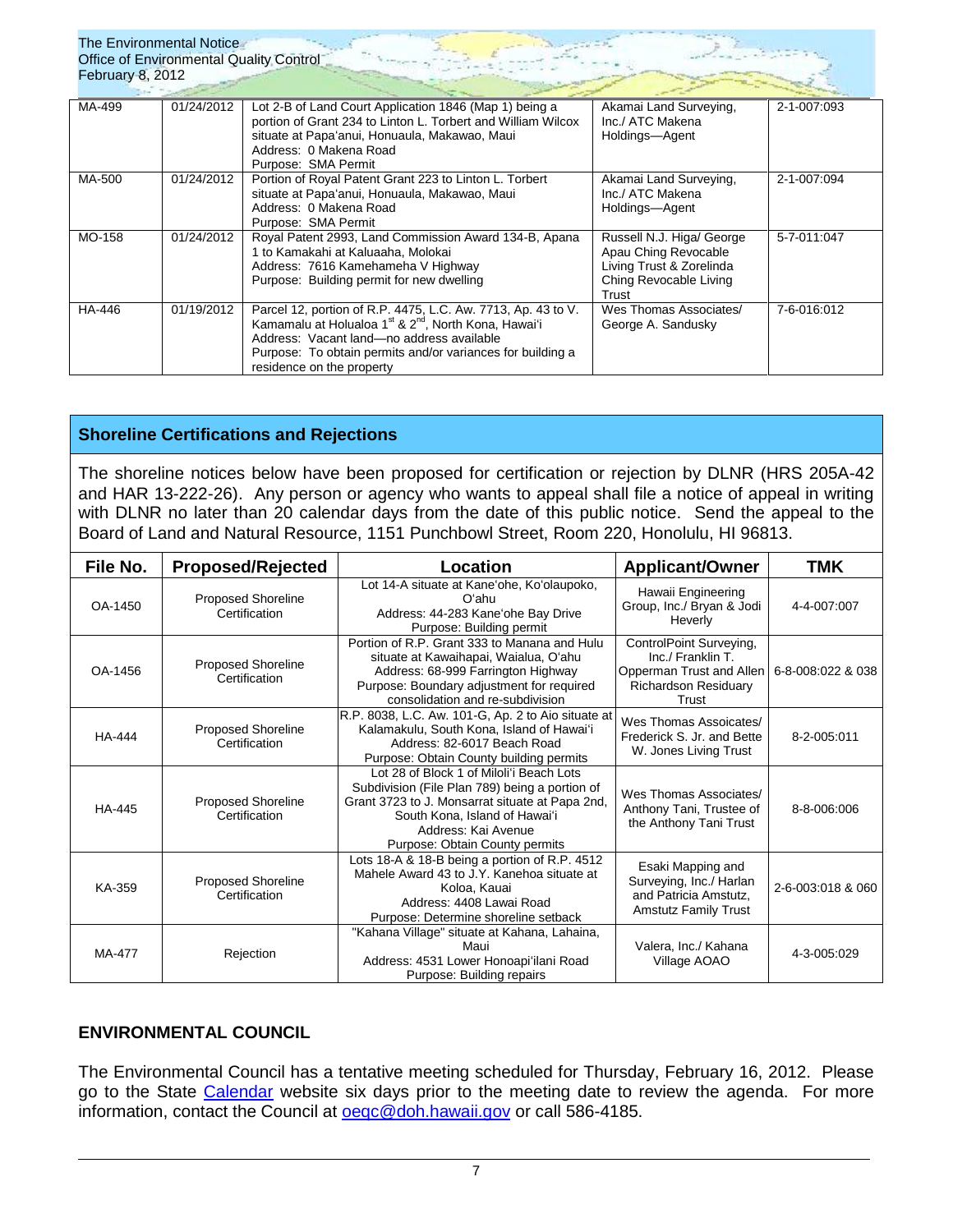

# **POLLUTION CONTROL PERMITS**

Below are some pollution control permits before the State Department of Health (HRS 342B and HAR 11-60.1). For more information, contact the number given.

| <b>Branch</b><br><b>Permit Type</b>                          | <b>Applicant and</b><br><b>Permit Number</b>                                                           | <b>Project</b><br>Location                               | <b>Date</b>          | <b>Proposed</b><br>Use                                                 |
|--------------------------------------------------------------|--------------------------------------------------------------------------------------------------------|----------------------------------------------------------|----------------------|------------------------------------------------------------------------|
| Clean Air Branch,<br>586-4200, Covered<br>Source Permit      | Tesoro Hawai'i Corporation<br>Significant Modification<br>Application No. 0212-34<br>CSP No. 0212-01-C | Located at:<br>91-325 Komohana Street,<br>Kapolei, O'ahu | Issued:<br>1/12/2012 | Petroleum Refinery                                                     |
| Clean Air Branch,<br>586-4200, -Non-Covered<br>Source Permit | <b>Hawaiian Cement</b><br>Application for Modification<br>No. 0252-08<br>NSP No. 0252-08               | Located at:<br>Camp 6, Pu'unene, Maui;<br>Various Sites  | Issued:<br>1/13/2012 | 200 cy/hr Concrete Batch<br>Plant<br>100 cy/hr Concrete Batch<br>Plant |

# **CONSERVATION DISTRICT USE APPLICATIONs**

Persons interested in commenting on the Conservation District Use Applications below or interested in receiving notification of determinations on Conservation District Use Applications must submit comments and requests to the Department of Land and Natural Resources. Notification requests must include the following information: 1) Name and address of the requestor; 2) The application for which the requestor would like to receive notice of determination; and 3) The date the notice was initially published in the Environmental Notice. Send comments and requests to: Department of Land and Natural Resources, Office of Conservation and Coastal Lands, P.O. Box 621, Honolulu, HI 96809. DLNR will make every effort to notify those interested in the subject CDUAs. However, DLNR is not obligated to notify any person not strictly complying with the above requirements. For more information, please contact the Office of Conservation and Coastal Lands (OCCL) staff listed.

## **PROJECT:**

| File No.:                                                                                                                            | CDUA HA-3612                                                                                                    |
|--------------------------------------------------------------------------------------------------------------------------------------|-----------------------------------------------------------------------------------------------------------------|
| <b>Applicant:</b>                                                                                                                    | Allen C. Wilcox                                                                                                 |
| Location:                                                                                                                            | South Kona, Island of Hawai'i                                                                                   |
| TMK:                                                                                                                                 | (3) 8-3-005:012                                                                                                 |
| <b>Proposed Action:</b>                                                                                                              | Renovation and Expansion of Single Family Residence (SFR)                                                       |
| 343, HRS determination:                                                                                                              | Exempt                                                                                                          |
| <b>Applicant's Contact:</b>                                                                                                          | Gregory R. Mooers (808) 880-1455                                                                                |
| <b>OCCL Staff Contact:</b>                                                                                                           | Alex J. Roy, (808) 587-0316                                                                                     |
| <b>PROJECT:</b><br>File No.:<br><b>Name of Applicant:</b><br>Location:<br>TMK:<br><b>Proposed Action:</b><br>343, HRS Determination: | CDUA MA-3615<br>Hana Koali Mesa, LLC<br>Koali, Hana, Maui<br>$(2)$ 1-5-008:006<br>Subdivision of Land<br>Exempt |
| <b>Applicant's Contact:</b>                                                                                                          | Jordan Hart of Chris Hart & Partners (808) 242-1955                                                             |
| <b>OCCL Staff Contact:</b>                                                                                                           | K. Tiger Mills (808) 587-0382                                                                                   |
| <b>PROJECT:</b><br><b>File No.:</b>                                                                                                  | CDUA OA-3616                                                                                                    |

**Name of Applicant:** Hawaii Pacific University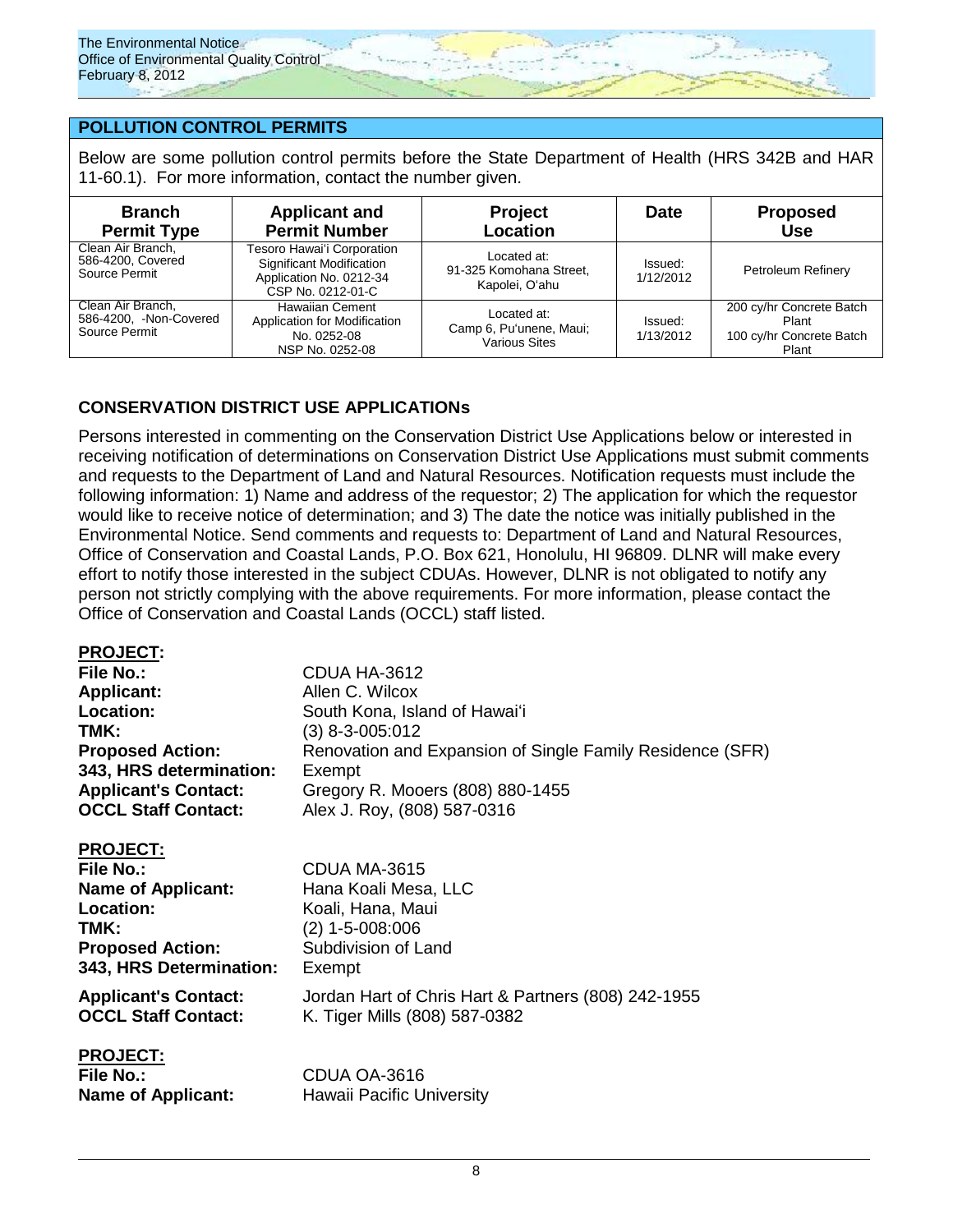| Location:                                                                                                                             | HPU Campus, Kaneohe, Oahu                                                                                                                                                                           |
|---------------------------------------------------------------------------------------------------------------------------------------|-----------------------------------------------------------------------------------------------------------------------------------------------------------------------------------------------------|
| TMKs:                                                                                                                                 | $(1)$ 4-5-036:034 & 036                                                                                                                                                                             |
| <b>Proposed Action:</b>                                                                                                               | <b>Construction of Science Annex</b>                                                                                                                                                                |
| 343, HRS Determination:                                                                                                               | Exempt                                                                                                                                                                                              |
| <b>Applicant's Contact:</b>                                                                                                           | Steve Hendricks, Director (808) 236-5809                                                                                                                                                            |
| <b>OCCL Staff Contact:</b>                                                                                                            | Alex J. Roy (808) 587-0316                                                                                                                                                                          |
| <b>PROJECT:</b><br>File No.:<br><b>Name of Applicant:</b><br>Location:<br>TMKs:<br><b>Proposed Action:</b><br>343, HRS Determination: | CDUA OA-3617<br>Mason Architects, Inc., c/o Hi'ipaka LLC<br>Waimea Valley, Haleiwa, O'ahu<br>$(1)$ 5-9-005:024 and $(1)$ 5-9-005:076<br>Construction of entryway signs and wall expansion<br>Exempt |
| <b>Applicant's Contact:</b>                                                                                                           | Jennifer Fioretti or Christian Hastings; (808) 526-0557                                                                                                                                             |
| <b>OCCL Staff Contact:</b>                                                                                                            | Alex J. Roy (808) 587-0316                                                                                                                                                                          |

### **NEPA NOTICE**

### **[EA for the U.S. Air Force Downrange Facilities on the](http://oeqc.doh.hawaii.gov/Shared%20Documents/EA_and_EIS_Online_Library/NEPA%20and%20Other%20Documents/2012-02-08-NEPA-EA-Air-Force-Downrange-Facilities-at-Molokai-Hawaii.pdf) Island of Molokaʻi, Hawaiʻi and [Draft](http://oeqc.doh.hawaii.gov/Shared%20Documents/EA_and_EIS_Online_Library/NEPA%20and%20Other%20Documents/2012-02-08-NEPA-Draft-FONSI-Air-Force-Downrange-Facilities-at-Molokai-Hawaii.pdf)  [FONSI](http://oeqc.doh.hawaii.gov/Shared%20Documents/EA_and_EIS_Online_Library/NEPA%20and%20Other%20Documents/2012-02-08-NEPA-Draft-FONSI-Air-Force-Downrange-Facilities-at-Molokai-Hawaii.pdf)**

**Island:** Molokaʻi **District:** Molokaʻi **TMK:** 5-2-06:63 **Permits:** TBD

### **Proposing/Determination**



- **Agency:** U.S. Air Force, Vandenberg Air Force Base, 1028 Iceland Avenue, Building 11432, Vandenberg Air Force Base, California 93436-6010. Contact: Andrew Edwards, (805) 606-2044
- **Consultant:** Element Environmental, LLC, 98-030 Hekaha Street, Unit 9, ʻAiea, Hawaiʻi 96782. Contact: Ryan Yamauchi, (808) 488-1200

**Status:** Finding of No Significant Impact. 30-day comment period begins; comments are due on March 8, 2012. Send comments to the Proposing Agency and the Consultant.

The Proposed Action includes the decommissioning of structures on the downrange facility and subsequent return of the property from the Air Force (lessee) to the State of Hawaiʻi Department of Hawaiian Home Lands (lessor). Based on the analysis in the Environmental Assessment, no significant direct, indirect, or cumulative effects on the quality of the natural or human environment would occur by implementing the Proposed Action. Because no significant environmental impacts would result from implementing the proposed action, the U.S. Air Force has prepared a draft Finding of No Significant Impact (FONSI).

### **FEDERAL NOTICES**

# **Marine Mammal Takes in Marine Geophysical Survey in Marianas**

<http://www.gpo.gov/fdsys/pkg/FR-2012-02-07/pdf/2012-2749.pdf>

In accordance with the Marine Mammal Protection Act (MMPA) regulations, notification is hereby given that National Marine Fisheries Service (NMFS) has issued an Incidental Harassment Authorization (IHA) to the Lamont-Doherty Earth Observatory of Columbia University (L–DEO) to take marine mammals, by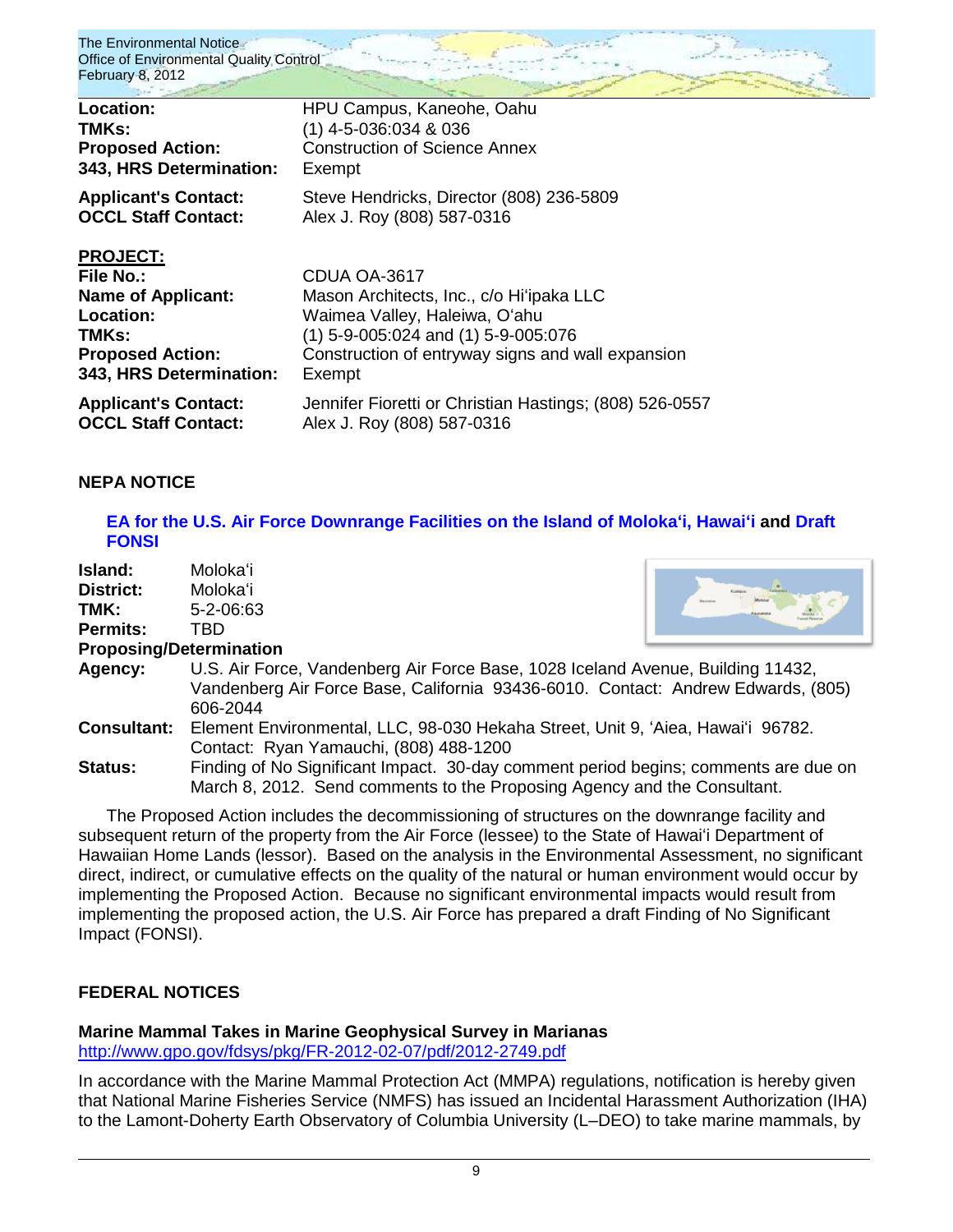Level B harassment, incidental to conducting a marine geophysical (seismic) survey in the Commonwealth of the Northern Mariana Islands (CNMI), a commonwealth in a political union with the U.S. The IHA is effective from February 2 to May 2, 2012. The National Science Foundation (NSF), which is providing funding to L–DEO to conduct the survey, has prepared an ''Environmental Assessment and Finding of No Significant Impact Determination Pursuant to the National Environmental Policy Act, 42 U.S.C. 4321 *et seq.* and Executive Order 12114 Marine Seismic Survey in the Commonwealth of the Northern Mariana Islands, February–March 2012'' (EA). NSF's EA incorporates an ''Environmental Assessment of a Marine Geophysical Survey by the R/V *Marcus G. Langseth* in the Commonwealth of the Northern Mariana Islands, February–March 2012,'' prepared by LGL Ltd., Environmental Research Associates (LGL), on behalf of NSF and L–DEO, which is also available at the same internet address. The associated documents cited in this notice are also available at the same internet address. The NMFS Biological Opinion will be available online at:

*[http://www.nmfs.noaa.gov/pr/consultation/opinions.htm.](http://www.nmfs.noaa.gov/pr/consultation/opinions.htm)* Documents cited in this notice may be viewed, by appointment, during regular business hours, at the aforementioned address. A copy of the IHA and application are available by writing to P. Michael Payne, Chief, Permits and Conservation Division, Office of Protected Resources, National Marine Fisheries Service, 1315 East-West Highway, Silver Spring, MD 20910 or by telephoning Howard Goldstein or Jolie Harrison, Office of Protected Resources, NMFS, (301) 427–8401 (see, 77 FR 6065 February 07, 2012).

### **Western Pacific Annual Catch Limits and Accountability Measures for Bottomfish, Crustaceans, Precious Coral, and Coral Reef Ecosystem Fisheries** [http://www.gpo.gov/fdsys/pkg/FR-2012-02-](http://www.gpo.gov/fdsys/pkg/FR-2012-02-07/pdf/2012-2753.pdf) [07/pdf/2012-2753.pdf](http://www.gpo.gov/fdsys/pkg/FR-2012-02-07/pdf/2012-2753.pdf)

In this rule, the National Marine Fisheries Service (NMFS) specifies annual catch limits for western Pacific bottomfish, crustacean, precious coral, and coral reef ecosystem fisheries, and accountability measures to correct or mitigate any overages of catch limits. The catch limits and accountability measures support the long-term sustainability of fishery resources of the U.S. Pacific Islands. The final specifications are effective March 8, 2012 through December 31, 2012. Copies of the fishery ecosystem plans are available from the Western Pacific Fishery Management Council (Council), 1164 Bishop St., Suite 1400, Honolulu, HI 96813, telephone (808) 522–8220, fax (808) 522–8226, or *[www.wpcouncil.org.](http://www.wpcouncil.org/)*  Copies of the environmental assessments and findings of no significant impact for this action are available from *[www.regulations.gov,](http://www.regulations.gov/)* or Michael D. Tosatto, Regional Administrator, NMFS Pacific Islands Region (PIR), 1601 Kapiolani Blvd., 1110, Honolulu, HI 96814. For further information please contact Jarad Makaiau, NMFS PIR Sustainable Fisheries, (808) 944–2108 (77 FR 6019, February 07, 2012).

# **Meetings of the Western Pacific Fishery Management Council between February 21, 2012, and March 09, 2012**

# <http://www.gpo.gov/fdsys/pkg/FR-2012-02-06/pdf/2012-2609.pdf>

The Western Pacific Fishery Management Council (Council) will hold meetings of its 109th Scientific and Statistical Committee (SSC) and its 153rd Council meeting to take actions on fishery management issues in the Western Pacific Region. The Council will also convene community meetings on the islands of Tinian and Rota, in the Commonwealth of the Northern Mariana Islands (CNMI), and at Merizo, Guam, as well as hold meetings of the Guam Regional Ecosystem Advisory Committee (REAC), the CNMI REAC, the Mariana Archipelago and Pacific Pelagic Fisheries Ecosystem Plans (FEPs) Advisory Panel (AP) and the Council's Executive and Budget Standing Committee. The meetings will be held between February 21, 2012 and March 9, 2012. For specific times and agendas, see the Federal Register link above. For further information, please contact Kitty M. Simonds, Executive Director at (808) 522-8220 (see, 77 FR 5775, February 06, 2012).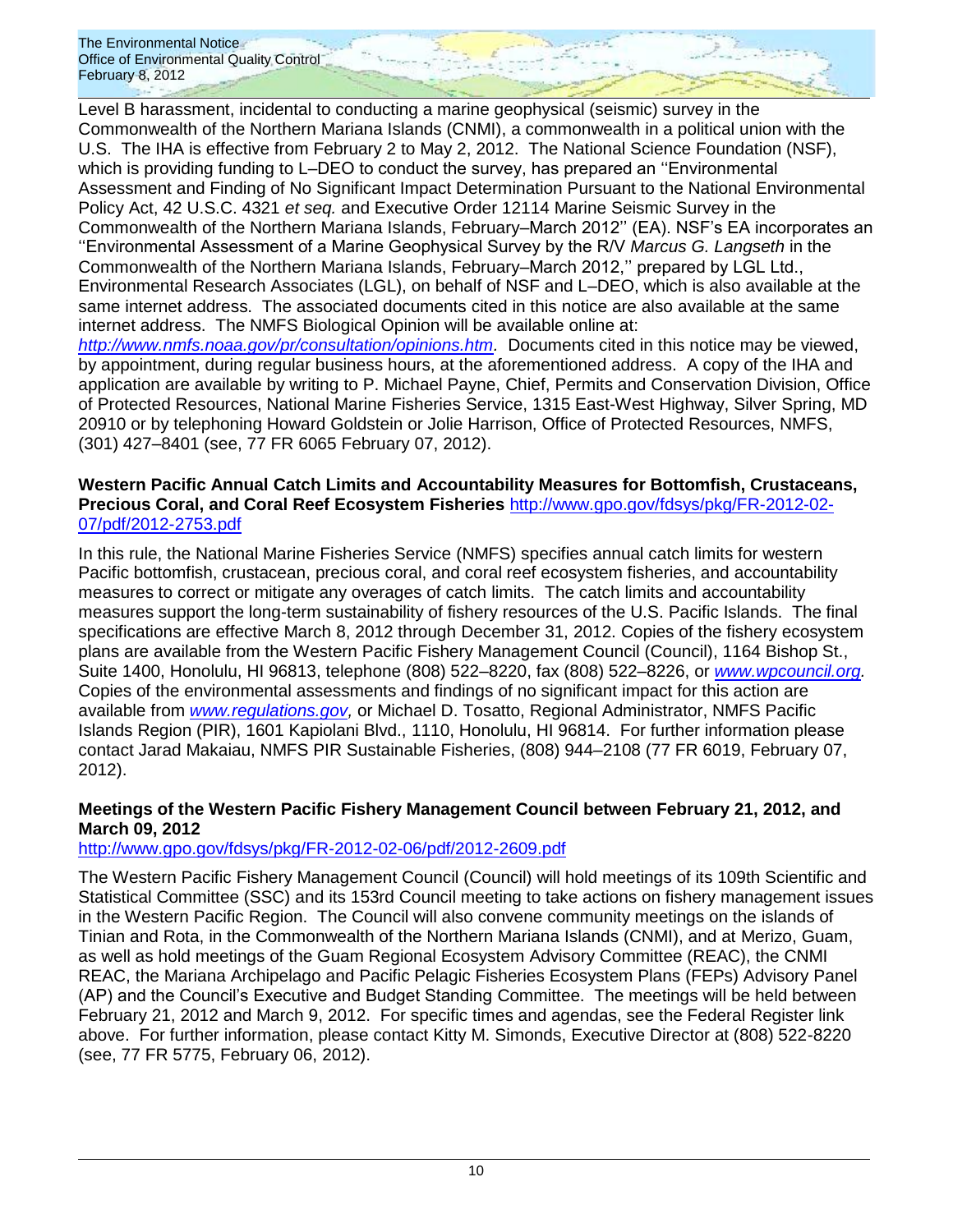### **Notice of Lodging of Consent Decree Under the Clean Water Act** <http://www.gpo.gov/fdsys/pkg/FR-2012-02-03/pdf/2012-2436.pdf>

Notice is hereby given that on January 30, 2012, a proposed First Amended Consent Decree in *United States of America and State of Hawaiʻi* v. *City and County of Honolulu,* Civil No. 94–00765 DAE–KSC (D. Hawaiʻi), was lodged with the United States District Court for the District of Hawaiʻi. On January 30, 2012, the United States, the State of Hawaiʻi, the City and County of Honolulu, and three Intervenors (Sierra Club, Hawai'i Chapter, Hawai'i's Thousand Friends, and Our Children's Earth Foundation) filed a joint stipulation to amend the Consent Decree that was entered by the Court on December 17, 2010. The proposed First Amended Consent Decree amends the Consent Decree to provide for construction of a Kane'ohe-Kailua Tunnel and an associated influent pump station instead of construction of the Kane'ohe-Kailua Force Main required by the Consent Decree. In addition, the proposed First Amended Consent Decree will eliminate certain storage projects that will not be needed following completion of the tunnel project. The Department of Justice will receive, for a period of thirty (30) days from the date of this publication, comments relating to the First Amended Consent Decree. Comments should be addressed to the Assistant Attorney General, Environment and Natural Resources Division, and either emailed to *[pubcomment-ees.enrd@usdoj.gov](mailto:pubcomment-ees.enrd@usdoj.gov)* or mailed to P.O. Box 7611, U.S. Department of Justice, Washington, DC 20044–7611, and should refer to *United States and State of Hawaiʻi* v. *City and County of Honolulu,*  D.J. Ref. 90–5–1–1–3825. The First Amended Consent Decree may be examined at U.S. EPA Region IX at 75 Hawthorne Street, San Francisco, California 94105. During the public comment period, the First Amended Consent Decree may also be examined on the following Department of Justice Web site: *[http://www.usdoj.gov/enrd/Consent](http://www.usdoj.gov/enrd/Consent_Decrees.html)*\_*Decrees.html.* A copy of the First Amended Consent Decree may also be obtained by mail from the Consent Decree Library, P.O. Box 7611, U.S. Department of Justice, Washington, DC 20044–7611 or by faxing or emailing a request to ''Consent Decree Copy'' (*[EESCDCopy.ENRD@usdoj.gov](mailto:EESCDCopy.ENRD@usdoj.gov)*), fax no. (202) 514–0097, phone confirmation number (202) 514–5241. In requesting a copy from the Consent Decree Library, please enclose a check in the amount of \$25.50 (without appendices) or \$38.75 (with appendices) (25 cents per page reproduction cost) payable to the U.S. Treasury or, if by email or fax, forward a check in that amount to the Consent Decree Library at the stated address (77 FR 5570 February 03, 2012).

# **90-Day Finding on a Petition To List the 'I'iwi as Endangered or Threatened**

<http://www.gpo.gov/fdsys/pkg/FR-2012-01-24/pdf/2012-1043.pdf>

The U.S. Fish and Wildlife Service (Service), announced a 90-day finding on a petition to list the 'i'iwi (*Vestiaria coccinea*) as endangered or threatened under the Endangered Species Act of 1973, as amended (Act), and designate critical habitat. Based on our review, the Service finds that the petition presents substantial information indicating that listing the ʻiʻiwi may be warranted. Therefore, with the publication of this notice, the Service is initiating a review of the status of the species to determine if listing the 'iʻiwi as endangered or threatened is warranted. To ensure that this status review is comprehensive, the Service is requesting scientific and commercial data and other information regarding this species. Based on the status review, the Service will issue a 12-month finding on the petition, which will address whether the petitioned action is warranted, as provided in section 4(b)(3)(B) of the Act. To allow the Service adequate time to conduct this review, information must be received on or before March 26, 2012. If using the Federal eRulemaking Portal (at [http://ww.regulations.gov,](http://ww.regulations.gov/) search for FWS– R1– ES–2011–0110, which is the docket number for this finding) the deadline for submitting an electronic comment is 11:59 p.m. Eastern Time on this date. If using the U. S. mail or hand-delivery, the address is Public Comments Processing, Attn: FWS–R1–ES–2011–0110; Division of Policy and Directives Management; U.S. Fish and Wildlife Service; 4401 N. Fairfax Drive, MS 2042–PDM; Arlington, VA 22203. After March 26, 2012, information must be submitted directly to the Pacific Islands Fish and Wildlife Office at the Pacific Islands Fish and Wildlife Office, 300 Ala Moana Boulevard, Room 3–122, Honolulu, HI 96850. For further information contact Loyal Mehrhoff at (808) 792-9400 (see, 77 FR 3423 January 24, 2012).